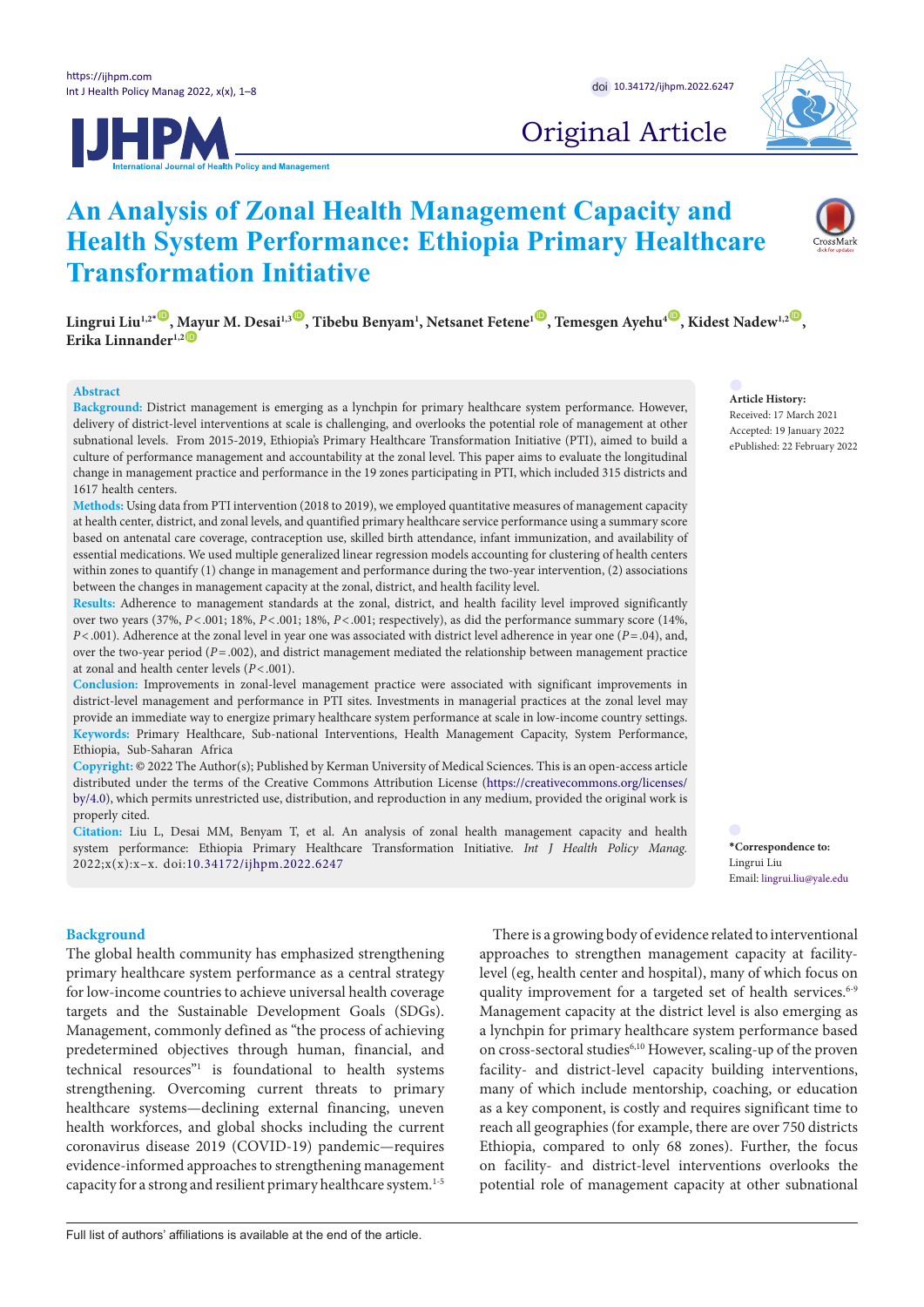# **Key Messages**

## **Implications for policy makers**

- Our study provides strong empirical evidence from a low-income country setting that can shape national strategies for performance improvement in primary healthcare systems.
- Managerial practices at the zonal level are associated with improved management practices at lower levels and improved primary healthcare system performance.
- Health management capacity and primary healthcare system performance at subnational levels (zonal, district, and health facility level) may be improved through health systems strengthening investments at the zonal level.

## **Implications for the public**

To achieve universal health coverage targets and Sustainable Development Goals (SDGs), low-income countries are urged to pursue evidence-based approaches to improving primary healthcare system performance. Management capacity is a critical component of primary healthcare systems. However, existing evidence on the impact of investments in health management at the zonal level on concomitant changes in management practice and primary healthcare performance at the district and facility level is limited, especially in low-income country settings. Our study evaluates the impact of a longitudinal management strengthening intervention at the zonal level in Ethiopia. The results demonstrate that health management capacity and performance at sub-national levels can be measured using standardized tools, and that improvements in zonal level management is associated with improved management capacity and system performance at the district level.

levels (zonal levels in Ethiopia; provinces or regions in other country contexts), levels that are especially important in the context of decentralization, which is becoming more common across countries.

Therefore, we set out to evaluate the impact of a management strengthening intervention at the zonal level on concomitant changes in management practice and primary healthcare performance at lower levels of the health system (district health office and health center) using a longitudinal evaluation of practice and performance in sites associated with the Primary Healthcare Transformation Initiative (PTI) in Ethiopia. The results are expected to be useful to policy-makers developing national strategies for capacity development, implementers seeking to build management capacity in primary healthcare, and researchers seeking to reliably measure management capacity in low- and middle-income settings.

# **Methods**

## Setting

We conducted this study in Ethiopia, where 84% of the population lives in rural areas, 24% live below the poverty, and 44% are under the age of 15 years.<sup>11</sup> Through rapid expansion of the primary healthcare system, Ethiopia has achieved remarkable progress in health outcomes, including significant reductions in preventable childhood and maternal mortality, and compelling decreases in communicable diseases. The government has articulated a vision for health system strengthening that prioritizes district-level capacity (*woreda transformation*).12,13 However, the performance of its primary healthcare system has been challenged as primary care professionals at the decentralized levels have struggled to absorb the new management roles and responsibilities required for the delivery of the proposed reforms.<sup>14</sup>

Ethiopia is divided into administrative regions, which are further divided into zones and then woredas (districts). The Zonal Health Department is responsible for primary healthcare services across 15-20 woredas (districts), each of which, on average, includes 4-5 health centers and the health extension program. Primary healthcare activities are organized and integrated at the district level, and PTI Phase I (2015-2017) effectively strengthened district management capacity.<sup>6</sup> One level up, the zonal health department plays important roles in performance management, resource allocation, and crosssectoral integration. Yet, the health management capacity at the zonal level was not well understood or developed.

## Study Design

We evaluated the impact of a management strengthening intervention in PTI Phase II (2018- 2019) at the zonal level (described below) on concomitant changes in management practice and primary healthcare system performance at lower levels of the health system (district health office and health center) using a longitudinal repeated measures design.

## Intervention and Sample

The Yale Global Health Leadership Initiative and Ethiopia Federal Ministry of Health (FMoH) established PTI with funding by the Bill & Melinda Gates Foundation. PTI aimed to build a culture of performance management and accountability at the zonal level, improving the effectiveness of districts in leading the ambitious set of primary healthcare reforms envisioned by the FMoH in its Health Sector Transformation Plan 2015-2020 and the accompanying Woreda Transformation Plan. In Phase I (2015-2017), PTI built management capacity in 36 woredas across four regions (Amhara, Oromia, SNNPR [Southern Nations, Nationalities, and People's Region], and Tigray). A description of the project and the Phase I results have been published previously.15 In an attempt to influence change on a larger scale using similar resource investments (funding and staffing), PTI Phase II (2018-2019) focused on 17 zones (across Amhara, Oromia, and SNNPR) and 2 clusters (in Tigray, where the zonal structure is not used), including 315 woredas and 1617 health centers, serving a population of 47 million. Zones were selected for intervention through collaboration with regional health bureaus based on criteria including receptivity to the intervention, number of woredas, and size of population. The intervention included five levers of change: (1) Enhanced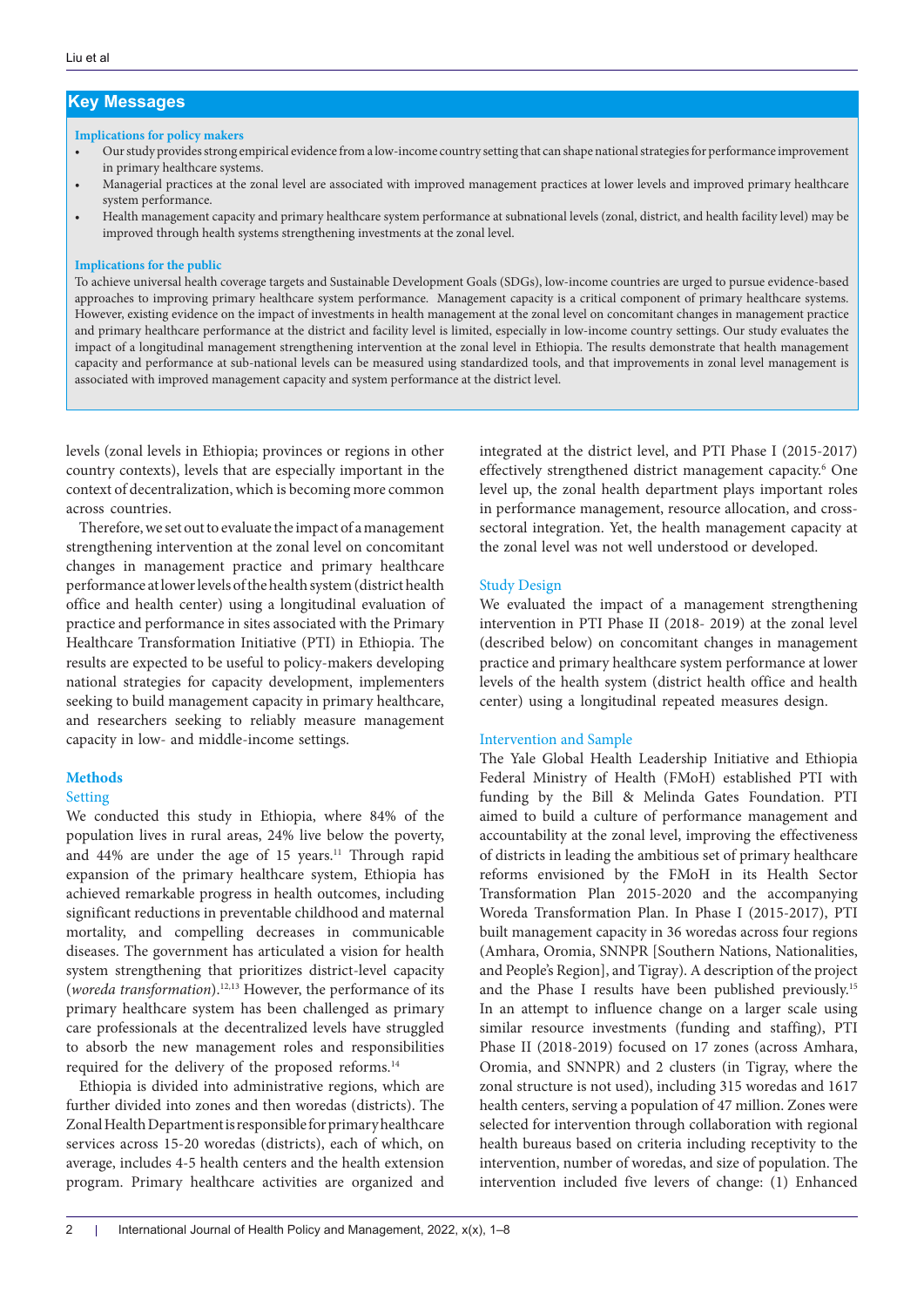team and individual management and problem-solving capacity at the zonal level through a 6-month management certificate program; (2) Improved performance management practices through use of management standards and key performance indicators (KPIs); (3) Improved mechanisms for accountability, including use of managerial accountability measures and a Community Score Card; (4) Promotion of quarterly peer-review meetings at the zonal level for learning and support; and (5) Alignment of organizational structures with management functions.

# Measures of Management Capacity at Health Center, District, and Zonal Levels

Leveraging the experiences in the development of the Woreda Management Standards (WMS) described below,<sup>6</sup> PTI and FMoH collaborated to develop and test a set of corresponding Zonal Management Standards (ZMS) to measure and promote managerial capacity at zonal health departments. ZMS included 26 standards across five domains: governance and organizational capacity, health service delivery, community engagement, coordination with other sectors, and performance management (See [Supplementary file 1,](#page-7-0) Tables S1 and S2 for details). For each zonal health department, adherence to ZMS was measured as the percentage of standards met. Adherence to ZMS was measured in Amhara, Oromia, SNNPR; Tigray does not have a zonal health department structure, thus the measure was not applicable.

As reported previously,<sup>6,15</sup> we quantified management capacity at the woreda and health center level, using the WMS and the Ethiopia Health Center Reform Implementation Guidelines (EHCRIG). WMS consists of regionally- and nationally-endorsed 26 standards in 5 domains: governance and organizational capacity, service delivery, community engagement, collaboration with other sectors, and performance management.6,15 The percentages of standards met was assessed to measure the extent to which that each woreda health office be adhered to WMS and that each health center be adhered to EHCRIG, both overall and by domain, respectively. EHCRIG included 88 standards in 10 domains: leadership and governance, health post support, patient flow, medical records management, pharmacy services, laboratory services, infection prevention safety, medical equipment management, human resource management, and performance quality improvement<sup>6,15</sup> (See [Supplementary file](#page-7-0) [1](#page-7-0), Tables S3 and S4 for details).

# Measures of Primary Healthcare Service Performance

As reported previously,<sup>6</sup> PTI and FMoH developed and refined a KPI summary score composed of 5 measures: (1) contraceptive acceptance rate, ie, the number of women reporting use of modern contraception divided by the estimated number of women of childbearing age who are not pregnant in the health center catchment area; (2) antenatal care coverage, ie, the number of women having ≥4 antenatal care visits divided by the number of expected births in the health center catchment area; (3) skilled birth attendance rate, ie, the number of women who give birth in a health facility divided by the expected number of births in the health center

catchment area; (4) the percentage of 1-year-old children who have received all recommended immunizations in the health center catchment area; and (5) essential drug availability, ie, the average percentage of 22 essential drugs to be found in stock per month at health centers.<sup>6</sup> These 5 KPIs are a subset of the 18 KPIs prioritized by the FMoH and Regional Health Bureaus as part of the national Health Sector Transformation Plan. They were selected because they were most consistently reported with reliable data quality, indicated sufficient variation and room for improvement, and captured diverse aspects of system performance. For each health center, the five indicators, each normally distributed, were averaged to create a KPI summary score that could range from 0%-100%.

# Data Collection

As described previously,<sup>6</sup> a PTI technical advisor for management systems in each site worked with their zonal health department counterparts to collect quarterly data on adherence to management standards (ZMS, WMS and EHCRIG), and performance on the KPIs after receiving training on the data collection tool and quality control activities, overseen by a PTI senior regional manager in each region. Health center adherence to EHCRIG standards was reported by facilities to district offices as part of Ethiopia's health management information system and corroborated during routine supportive supervision visits by woreda health officers. Adherence to WMS was reported by the woreda health office to the zonal health office and corroborated via routine supportive supervision. Adherence to ZMS was measured by the PTI technical advisor for management systems through direct observation at the site. To evaluate the change in management capacity and performance over time, we consider quarterly data collected at two points in time: Health center level data (EHCRIG and KPIs) based on calendar year quarter 4 of 2017 and quarter 4 2018 and WMS and ZMS based on quarter 1 2018 and quarter 1 2019. Data were obtained from the woreda health offices and zonal health departments interviews with the key informants, review of relevant official documents and records, and direct observations.

# Statistical Analysis

We used standard descriptive statistics to characterize health center, woreda and zonal health department management capacity and performance at the three-time points relative to the two-year PTI intervention: baseline, the end of year one, and the end of year two. Specifically, we calculated the means and standard deviations of the ZMS (overall and by each of its five chapters), WMS, EHCRIG, and KPI summary scores.

To examine the relationship between the changes of management capacity at zonal level and other levels (ie, district and health center levels), as well as the primary healthcare system performance, we used the generalized linear regression models. For each of the primary outcome variables (the absolute change of percentage points in WMS, EHCRIG, and KPI summary scores, respectively), we conducted two linear regression models, which examined the associations between the independent variable (the absolute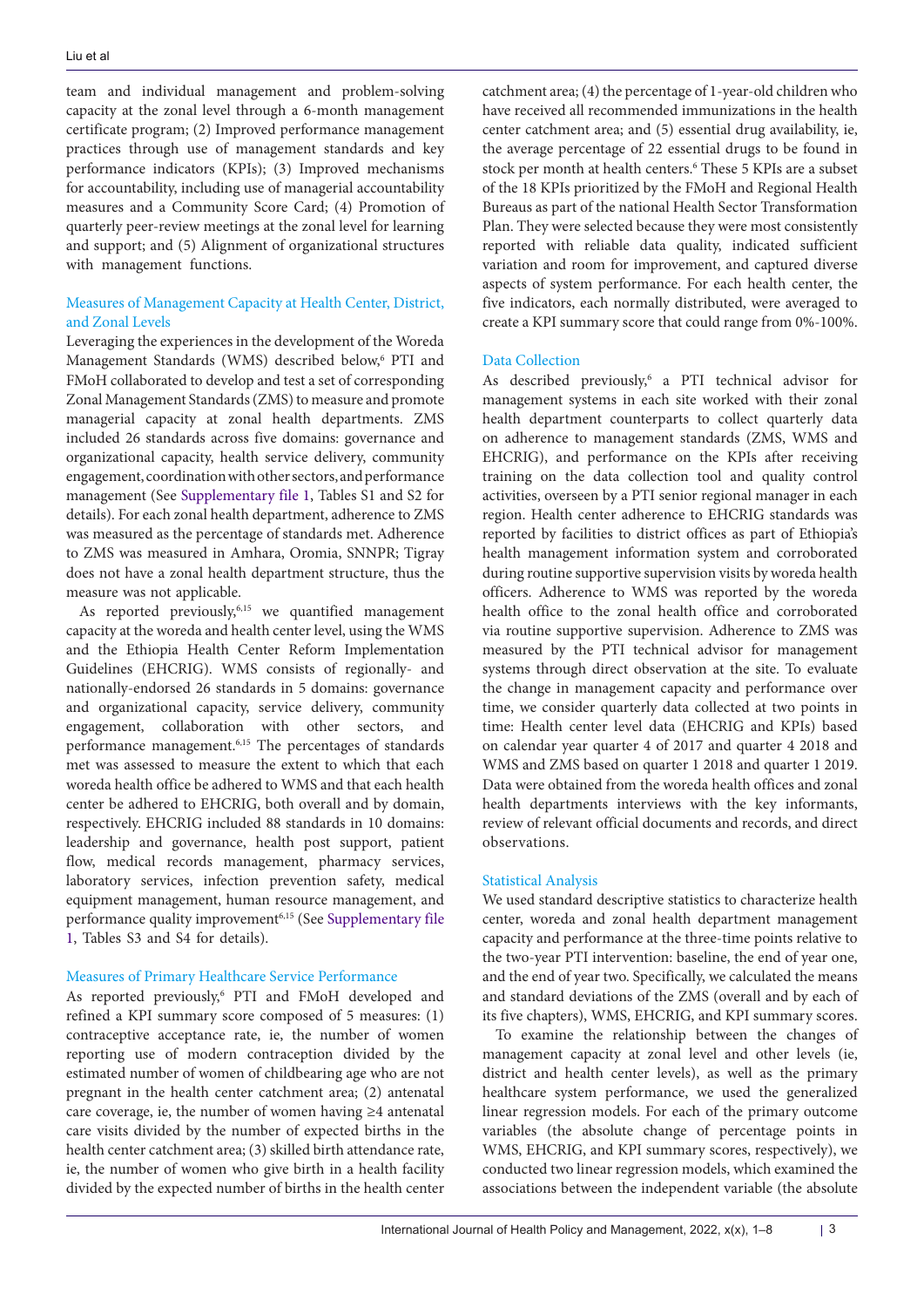change in ZMS score in year 1) and the outcome variable changes in year 1 and over the 2-year of the PTI intervention, respectively. We reported both the unadjusted and the adjusted associations of ZMS with the management capacity at levels of health centers and woreda health offices. The adjusted models were adjusted for the baseline ZMS and the baseline primary outcome variable. We used clustered standard errors to account for the non-independence of observations (health centers) within zones.

In an additional closer analysis, we conducted linear regression models to examine the effect of the changes in specific aspects of zonal management practice in year 1 of the PTI intervention (independent variables) and the changes of woreda management capacity in year 1 and over the 2-year (outcome variables), respectively. We report both unadjusted and adjusted model findings. The adjusted models were adjusted for the baseline ZMS and the baseline primary outcome variables. Robust standard errors were adjusted for clustered design at the zonal level.

To determine whether woreda level management capacity was a potential mediator between the zonal level and health center level management capacity, we performed a mediation analysis.16 We assessed the total effect of zonal management capacity (ZMS, our independent variable) on the health center level management capacity (EHCRIG, dependent variable) through both direct and indirect effects. To do this, we conducted two additional linear regressions, one investigating the relationship of the independent variable (ZMS) with the mediator (WMS) and the other assessing the relationship of the mediator (WMS) with the dependent variable (EHCRIG) while controlling for the independent variable (ZMS).

There was no missing data for ZMS, and minimal missing data for WMS (1%) and EHCRIG (<3%). KPI indicator of essential drug availability is the least reported from the five KPI indicators: a missing of 29%; while the other four KPI indicators missing less than 6%. Records with missing data were dropped from the multivariate regression model analysis of the given outcome. Analyses were performed in Stata, version 15.1, and *P*<.05 was considered statistically significant.

## **Results**

Our final sample included 1617 health centers in 315 woredas in 19 zones across four regions of Ethiopia. Regional distribution of health centers was 31% (n=506) in Amhara; 40% (n=644) in Oromia; 24% (n=391) in SNNPR; 5% (n=76) in Tigray. Of the woredas, 26% (n=84) were in Amhara, 43%  $(n=135)$  in Oromia, 25%  $(n=79)$  in SNNPR, and 5%  $(n=17)$ in Tigray.

Zonal, woreda, and health center-level management capacity (ZMS, WMS, and EHCRIG) improved across the overall sample and in each region [\(Table 1\)](#page-4-0). The average ZMS score across 17 zones increased from 35.7% (standard deviation [SD] 12%) at baseline to 72.8% (SD 7%) at the end of the study period (*P*<.001). The average WMS score across 315 woredas increased from 42.1% (SD 17%) at the baseline to 60.5% (SD 15%) at the end of the study period (*P*<.001). The average EHCRIG score across 1617 health centers increased

from 50.7% (SD 25%) at the baseline to 68.3% (SD 17%) at the end of the study period (*P*<.001). Similarly, the mean KPI summary score increased from 49% (SD 35%) at the baseline to  $63.0\%$  (SD 21%) at the end of one year ( $P < .001$ ), and was sustained through the second year. Similar patterns of improvement in ZMS, WMS, EHCRIG, and KPI summary scores were found in all four regions.

Multivariate regression models of the associations between the absolute change in ZMS, WMS, EHCRIG, and the KPI summary score show that improvement of zonal level management capacity in year-one was significantly associated with the improvement of woreda management capacity in year-one and across the two-year intervention period ([Table 2\)](#page-5-0). On the 0%-100% scale, for every 1-point increase in zonal management capacity in year-one, woreda management capacity increased 0.46 point in year one (95% confidence interval [CI]: 0.17 to 0.76, *P*=.004) and increased 0.41 point over the two-year intervention period (95% CI: 0.17 to 0.64, *P*=.002), respectively. The improvement in zonal level management capacity in year one was also positively associated with health center management capacity and healthcare system performance, but these relationships were not statistically significant.

Upon a closer analysis (shown in [Table 3](#page-5-1)), improvements in specific aspects of zonal management practice were significantly associated with the woreda management capacity. In the full adjusted model, zonal health department's performance management capacity (ZMS domain 5) was predictive of improvement of WMS. On a 0%-100% scale, every 1-point increase in zonal performance management capacity in year-one, woreda management capacity increased 0.33 point in year-one (95% CI: 0.22 to 0.46, *P*<.001). The magnitude of the effect decreased slightly to 0.24 over the 2-year period but remained significant (95% CI: 0.04- 0.45, *P*=.024). The improvements of two additional ZMS domains: service delivery (ZMS domain 2) and community engagement (ZMS domain 3) in year-one were also significant on the improvement of WMS over the two-year intervention period. Every 1-point increase in zonal service delivery and in zonal community engagement, woreda management capacity increased 0.16 point (95% CI: 0.01-0.32, *P*=.042) and 0.18 point (95% CI: 0.04- 0.32, *P*=.015) over the two-year intervention period, respectively.

The relationships of zonal- and woreda-management capacity improvements (in year-one: 95% CI: 0.36 to 0.55, *P*<.001; over the two-year: 95% CI: 0.44 to 0.64, *P*<.001) and the relationship of woreda- and health center- management capacity improvements (in year-one: 95% CI:0.03 to 0.20, *P*=.01; over the two-year: 95% CI: 0.09 to 0.24, *P*<.001) were significant ([Table 4\)](#page-6-0). The association between zonaland health center- management capacity improvement was significantly mediated by woreda management capacity in year-one (95% CI: 0.24 to 0.50, *P*<.001) and over the twoyear intervention period (95% CI: 0.24 to 0.49, *P*<.001). The proportion of the total effect of the ZMS improvement in year-one on EHCRIG improvement in year-one and over the two-year, that is mediated by the WMS improvement, is 0.12 and 0.19, respectively.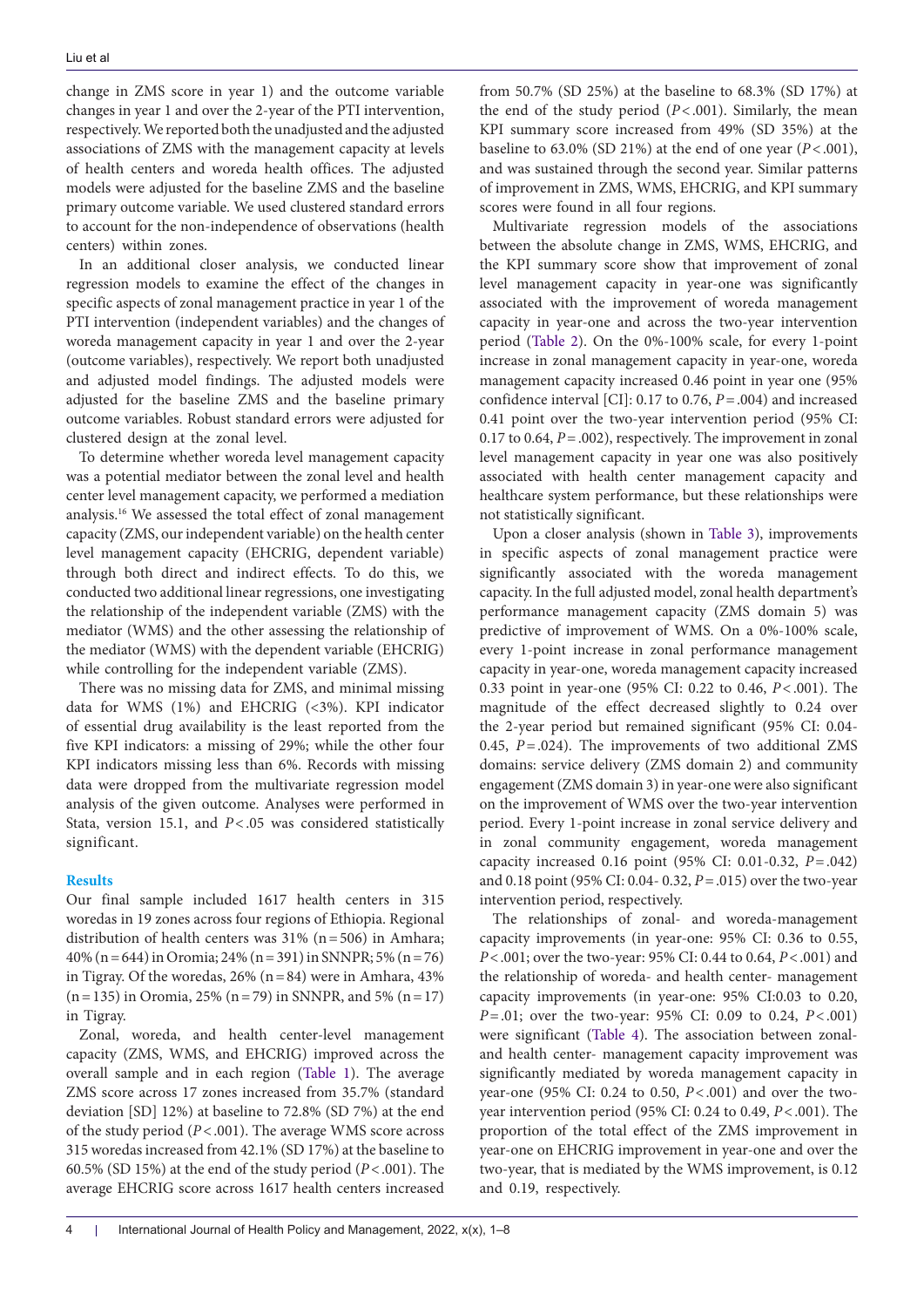**Table 1.** Management Capacity and Performance of PTI-Supported Health Centers, Woredas, and Zones in Ethiopia Over Time and by Region

| Outcome                                                                   |                                                      | Overall                       |                                                   |                 | Amhara                                             |                             |                                                   | Oromia           |                                                  |                 | <b>SNNPR</b>     |                  |                 | <b>Tigray</b>    |                  |
|---------------------------------------------------------------------------|------------------------------------------------------|-------------------------------|---------------------------------------------------|-----------------|----------------------------------------------------|-----------------------------|---------------------------------------------------|------------------|--------------------------------------------------|-----------------|------------------|------------------|-----------------|------------------|------------------|
|                                                                           | 19 Zones, 315 Woredas, 1617 Health<br><b>Centers</b> |                               | 5 Zones, 84 Woredas, 506 Health<br><b>Centers</b> |                 | 7 Zones, 135 Woredas, 644 Health<br><b>Centers</b> |                             | 5 Zones, 79 Woredas, 391 Health<br><b>Centers</b> |                  | 2 Zones, 17 Woredas, 76 Health<br><b>Centers</b> |                 |                  |                  |                 |                  |                  |
|                                                                           | <b>Baseline®</b>                                     | End of<br>Year 1 <sup>b</sup> | End of<br>Year 2 <sup>c</sup>                     | <b>Baseline</b> | End of<br>Year 1                                   | End of<br>Year <sub>2</sub> | <b>Baseline</b>                                   | End of<br>Year 1 | End of<br>Year 2                                 | <b>Baseline</b> | End of<br>Year 1 | End of<br>Year 2 | <b>Baseline</b> | End of<br>Year 1 | End of<br>Year 2 |
| Management capacity at<br>zonal health office: Mean<br>(SD) ZMS score     | 35.7% (12)                                           | 57.3% (10)                    | $72.8\%$ (7)                                      | $38.7\%$ (7)    | $63.3\%$ $(7)$                                     | 73.5% (5)                   | 28.9% (10)                                        | 54.1% (13)       | 74.8% (8)                                        | 43.2% (12)      | 54.9% (3)        | 68.51% (4)       | <b>NA</b>       | <b>NA</b>        | <b>NA</b>        |
| Chapter 1: Governance &<br>organizational capacity                        | 25.2% (8)                                            | 47.1% (14)                    | 67.7% (8)                                         | 38.7% (7)       | $63.3\%$ $(7)$                                     | $62.5\%$ (4)                | 28.9% (10)                                        | 54.1% (13)       | 70.9% (9)                                        | 43.2% (12)      | 54.9% (3)        | 29.0% (7)        | <b>NA</b>       | <b>NA</b>        | <b>NA</b>        |
| Chapter 2: Service delivery                                               | 23.5% (13)                                           | 37.8% (14)                    | 57.7% (17)                                        | $27.1\%$ (7)    | 54.6% (2)                                          | 60.5% (13)                  | 21.5% (8)                                         | 41.5% (14)       | $61.1\%$ (16)                                    | 28.9% (7)       | 46.5% (17)       | 37.3% (17)       | <b>NA</b>       | <b>NA</b>        | <b>NA</b>        |
| Chapter 3: Community<br>engagement                                        | 50.3% (19)                                           | 68.0% (15)                    | 78.8% (10)                                        | 51.8% (13)      | 75.6% (13)                                         | 81.9% (8)                   | 43.3% (18)                                        | $61.1\%$ (17)    | $81.0\%$ (8)                                     | 59.7% (22)      | 69.5% (8)        | 60.0% (22)       | <b>NA</b>       | <b>NA</b>        | <b>NA</b>        |
| Chapter 4: Coordination<br>with other sectors                             | 44.5% (23)                                           | 71.6% (15)                    | 80.5% (14)                                        | 52.3% (20)      | 80.0% (15)                                         | 78.9% (9)                   | 36.0% (21)                                        | 73.8% (19)       | 85.0% (17)                                       | 48.3% (25)      | 57.2% (16)       | 48.3% (25)       | <b>NA</b>       | <b>NA</b>        | <b>NA</b>        |
| Chapter 5: Performance<br>management                                      | 35.3% (13)                                           | 62.2% (15)                    | 79.2% (7)                                         | 42.7% (9)       | 67.6% (13)                                         | 83.6% (6)                   | 25.7% (10)                                        | 55.0% (17)       | 76.1% (6)                                        | 41.6% (11)      | 66.9% (9)        | 41.6% (11)       | <b>NA</b>       | <b>NA</b>        | <b>NA</b>        |
| Management capacity<br>at woreda health office:<br>Mean (SD) WMS score    | 42.1% (17)                                           | 54.1% (16)                    | 60.5% (15)                                        | 43.6% (18)      | 53.7% (14)                                         | $60.2\%$ (16)               | 35.7% (12)                                        | $51.1\%$ (17)    | 58.8% (15)                                       | 52.2% (16)      | 56.8% (17)       | 52.2% (16)       | 35.4% (4)       | 70.0% (8)        | 76.2% (8)        |
| Management capacity at<br>health center: Mean (SD)<br><b>EHCRIG</b> score | 50.7% (25)                                           | 64.2% (19)                    | 68.3% (17)                                        | 56.6% (21)      | 64.2% (17)                                         | 68.2% (15)                  | 47.3% (25)                                        | 64.0% (19)       | 67.7% (15)                                       | 50.2% (29)      | 66.2% (21)       | 70.5% (19)       | 42.4% (20)      | 57.4% (24)       | 63.2% (24)       |
| Health system<br>performance: Mean (SD)<br>KPI summary score              | 49.0% (35)                                           | 63.0% (21)                    | 63.0% (20)                                        | 65.3% (27)      | 69.3% (17)                                         | 66.7% (18)                  | 44.7% (34)                                        | 52% (22)         | 55.4% (19)                                       | 33.9% (40)      | 73.0% (19)       | 71.7% (20)       | 53.0% (27)      | 57.8% (18)       | 60.3% (16)       |

<span id="page-4-0"></span>Abbreviations: PTI, Primary Healthcare Transformation Initiative; SNNPR, Southern Nations, Nationalities, and People's Region; SD, Standard deviation; ZMS, Zonal Management Standards; KPI, key performance indicators; WMS, Management Standards; EHCRIG, Ethiopia Health Center Reform Implementation Guidelines; NA, not available.

a Baseline: the baseline assessment for management capacity at health center and health system performance were conducted in 2017 Q4, while the baseline assessment for leadership and management capacity at zonal level and level health office were conducted in 2018 Q1.

<sup>b</sup> End of Year 1: the end of year 1 assessment for management capacity at health center and health system performance were conducted in 2018 Q4, while the end of year 1 assessment for leadership and management capacity at and woreda level health office were conducted in 2019 Q1.

<sup>c</sup>End of Year 2: the end of year 2 assessment for management capacity at health center and health system performance were conducted in 2019 Q3, while the end of year 2 assessment for leadership and management capacity at and woreda level health office were conducted in 2019 Q4.

Note: The improvements in management practice at the zonal, district, and facility levels, and in KPIs from the baseline to the end of year 1, and from the baseline to the end of year 2, respectively, were statistically si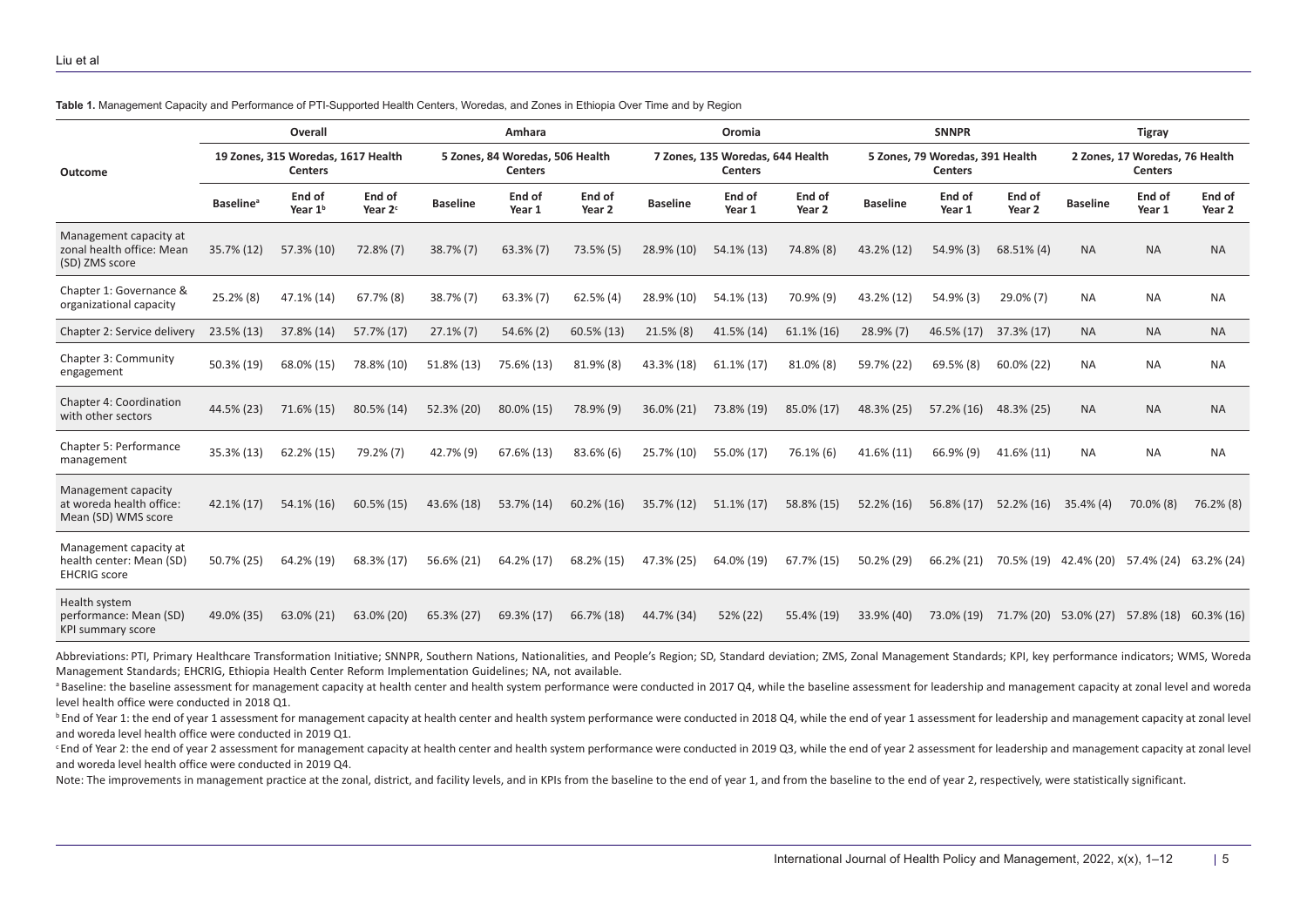<span id="page-5-0"></span>**Table 2.** Results From Unadjusted and Adjusted Analyses of the Associations Between the Absolute Change of Zonal Management Capacity and the Absolute Change of the Primary Outcome Variables (WMS, EHCRIG, and KPI Summary Score)

|                                  |                       | Absolute Change in WMS (Percentage<br>Points) |                                       | <b>Absolute Change of EHCRIG</b><br>(Percentage Points) | <b>Absolute Change of KPI Summary Score</b><br>(Percentage Points) |                       |  |
|----------------------------------|-----------------------|-----------------------------------------------|---------------------------------------|---------------------------------------------------------|--------------------------------------------------------------------|-----------------------|--|
|                                  | In Year $1(1)$        | Over the 2-Year (2)                           | Over the 2-Year (4)<br>In Year $1(3)$ |                                                         | In Year $1(5)$                                                     | Over the 2-Year (6)   |  |
| Absolute change in ZMS in year 1 |                       |                                               |                                       |                                                         |                                                                    |                       |  |
| Unadjusted (95% CI)              | $0.45(0.22-0.69)^{a}$ | $0.54(0.29-0.79)^{a}$                         | $0.43(0.07-0.8)^c$                    | $0.45$ (0.11- 0.79) <sup>c</sup>                        | $0.01 (-0.47 - 0.49)$                                              | $-0.19(-0.42-0.04)$   |  |
|                                  | $n = 840$             | $n = 805$                                     | $n = 840$                             | $n = 805$                                               | $n = 840$                                                          | $n = 805$             |  |
| Adjusted (95% CI)                | $0.46(0.17-0.76)^{b}$ | $0.41(0.17-0.64)^{b}$                         | $0.09$ ( $-0.15 - 0.32$ )             | $0.07$ (-0.17- $0.30$ )                                 | $0.43$ (-0.01-0.88)                                                | $0.01 (-0.30 - 0.31)$ |  |
|                                  | $n = 840$             | $n = 805$                                     | $n = 840$                             | $n = 805$                                               | $n = 840$                                                          | $n = 805$             |  |

Abbreviations: KPI, key performance indicators; WMS, Woreda Management Standards; EHCRIG, Ethiopia Health Center Reform Implementation Guidelines; ZMS, Zonal Management Standards; CI, confidential interval.

Robust standard errors adjusted for clustered design at the zonal level.

The adjusted model were adjusted for the baseline ZMS and the baseline primary outcome variable.

<sup>a</sup> *P* < .001, <sup>b</sup> *P* < .01, c *P* < .05.

<span id="page-5-1"></span>**Table 3.** Results From Unadjusted and Adjusted Analyses of the Associations Between the Absolute Change of Individual Chapter Zonal Management Capacity and the Absolute Change of the Primary Variable Outcome

|                                                 | Absolute Change of WMS (Percentage Points)<br>in Year 1 |                                 | Absolute Change of WMS (Percentage Points)<br>Over the 2-Year |                                |  |  |
|-------------------------------------------------|---------------------------------------------------------|---------------------------------|---------------------------------------------------------------|--------------------------------|--|--|
| Absolute Change of ZMS in Year 1                | Unadjusted (95% CI)<br>$n = 840$                        | Adjusted (95% CI)<br>$n = 840$  | Unadjusted (95% CI)<br>$n = 805$                              | Adjusted (95% CI)<br>$n = 805$ |  |  |
| Chapter 1: Governance & organizational capacity | $0.18(-0.20-0.57)$                                      | $0.18(-0.14-0.49)$              | $0.05 (-0.62 - 0.52)$                                         | $0.04 (-0.27 - 0.29)$          |  |  |
| Chapter 2: Service delivery                     | $0.16(0.03 - 0.30)^c$                                   | $0.09$ (-0.12-0.29)             | $0.28(0.11-0.45)^{b}$                                         | $0.16(0.01 - 0.32)^c$          |  |  |
| Chapter 3: Community engagement                 | $0.16(-0.05-0.36)$                                      | $0.08(-0.16-0.31)$              | $0.30(0.13 - 0.46)^{b}$                                       | $0.18(0.04 - 0.32)^c$          |  |  |
| Chapter 4: Coordination with other sectors      | $0.07 (-0.10 - 0.25)$                                   | $0.09$ ( $-0.13 - 0.32$ )       | $0.10 (-0.09 - 0.28)$                                         | $0.01 (-0.17 - 0.19)$          |  |  |
| Chapter 5: Performance management               | $0.36$ (0.22- $0.51$ ) <sup>a</sup>                     | $0.33$ (0.22-0.46) <sup>a</sup> | $0.30(0.05 - 0.55)^c$                                         | $0.24(0.04 - 0.45)^c$          |  |  |
| Absolute Change of ZMS in Year 2                | <b>NA</b>                                               |                                 | Unadjusted (95% CI)<br>$n = 848$                              | Adjusted (95% CI)<br>$n = 848$ |  |  |
| Chapter 1: Governance & organizational capacity | ٠                                                       |                                 | 049 (0.16-0.81) <sup>b</sup>                                  | $0.20$ (-0.22-0.62)            |  |  |
| Chapter 2: Service delivery                     |                                                         |                                 | $0.19(-0.08-0.46)$                                            | $0.10 (-0.10 - 0.28)$          |  |  |
| Chapter 3: Community engagement                 |                                                         |                                 | $0.19(0.05 - 0.34)^c$                                         | $0.16(-0.10-0.42)$             |  |  |
| Chapter 4: Coordination with other sectors      |                                                         |                                 | $0.10 (-0.11 - 0.28)$                                         | $0.04$ ( $-0.21 - 0.28$ )      |  |  |
| Chapter 5: Performance management               |                                                         |                                 | $0.48(0.16 - 0.80)^{b}$                                       | $0.41(0.10-0.72)^c$            |  |  |

Abbreviations:WMS, Woreda Management Standards; ZMS, Zonal Management Standards; CI, confidential interval; NA, not available.

Robust standard errors adjusted for clustered design at the zonal level.

The adjusted model were adjusted for the baseline ZMS and the baseline primary outcome variable.

<sup>a</sup> *P* < .001, <sup>b</sup> *P* < .01, c *P* < .05.

## **Discussion**

We found that a two-year multifaceted intervention at the zonal level can significantly improve management capacity and performance at lower levels within the health system. Consistent with the intervention model, significantly greater improvement in management capacity was observed at the zonal level as compared to that at the woreda level and health center level, and woreda-level practice mediated the association between zonal- and health facility-level management. Investment in managerial practices at the zonal level provides a potential way to energize district-level managerial practices at scale, and specific aspects of zonal management practice may drive facility-level performance in low-income country settings.

This study builds upon PTI Phase 1 (2015-2017) by

demonstrating significant associations between management practice at multiple levels in a much larger sample, and expanding our understanding of cross-sectional associations between management practice and performance established in prior studies.<sup>6</sup> In the present study, the association between zonal management and KPI summary score was positive but not significant. This echoes previous findings<sup>15</sup> that the improvements in managerial capacity may have a delayed impact on performance as they are swamped by the other factors in the system<sup>17</sup> (such as reforms to national financing, supply chain, staffing, or infrastructure). Alternatively, management practice at the zonal level may be too far removed from service delivery to directly influence primary healthcare system performance, a hypothesis consistent with our findings of the important mediating influence of district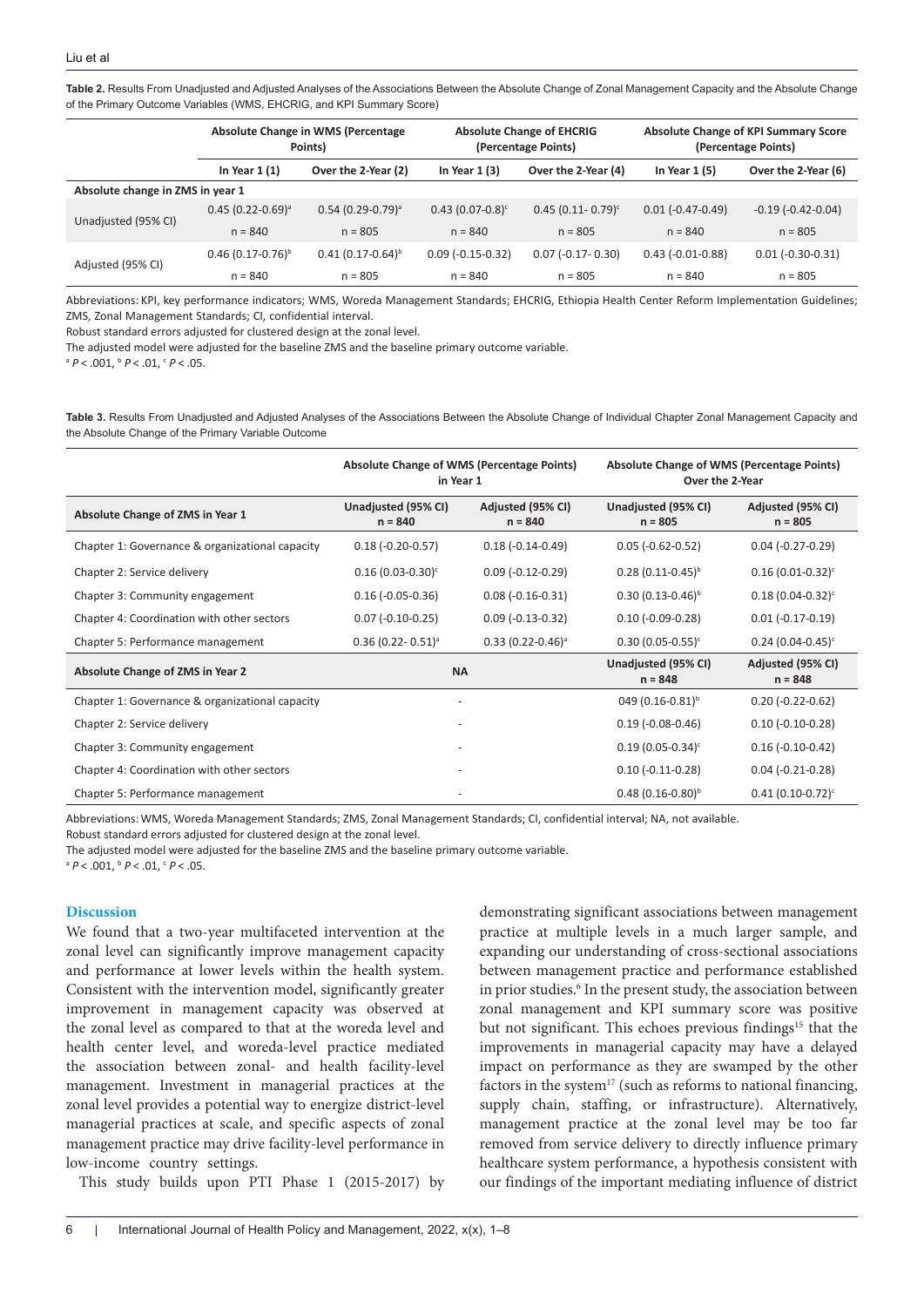<span id="page-6-0"></span>Table 4. Results of a Mediation Analysis Investigating Whether Woreda Level Management Capacity Mediates the Relationship Between Zonal Level and Health Center Level Management Capacity

| <b>ZMS Absolute Change in</b><br>Year 1 on EHCRIG Absolute<br>Change in Year 1 (Total<br>Effect)                     | ZMS Absolute Change in Year<br>1 on WMS Absolute Change<br>in Year 1 (Total Effect)                        | <b>WMS Absolute Change in</b><br>Year 1 on EHCRIG Absolute<br>Change in Year 1 Given ZMS<br>Absolute Change in Year 1 <sup>c</sup>                                                      | <b>ZMS Absolute Change in</b><br>Year 1 on EHCRIG Absolute<br>Change in Year 1 Given WMS<br>Absolute Change in Year 1 <sup>d</sup>                                               | <b>Percent of Total</b><br><b>Effect Mediated</b> | P Value |
|----------------------------------------------------------------------------------------------------------------------|------------------------------------------------------------------------------------------------------------|-----------------------------------------------------------------------------------------------------------------------------------------------------------------------------------------|----------------------------------------------------------------------------------------------------------------------------------------------------------------------------------|---------------------------------------------------|---------|
| Estimate (95% CI)                                                                                                    | Estimate (95% CI)                                                                                          | Estimate (95% CI)                                                                                                                                                                       | Estimate (95% CI)                                                                                                                                                                | %                                                 |         |
| $0.42$ (0.30- 0.55) <sup>a</sup>                                                                                     | $0.45$ (0.36- 0.55) <sup>a</sup>                                                                           | $0.11$ (0.03- 0.20) <sup>b</sup>                                                                                                                                                        | $0.37$ (0.24- 0.50) <sup>a</sup>                                                                                                                                                 | 0.12                                              | < .001  |
| <b>ZMS Absolute Change in</b><br>Year 1 on EHCRIG Absolute<br>Change Over the 2-Year<br><b>Period (Total Effect)</b> | <b>ZMS Absolute Change in Year</b><br>1 on WMS Absolute Change<br>Over the 2-Year Period (Total<br>Effect) | <b>WMS Absolute Change in</b><br><b>Year 1 on EHCRIG Absolute</b><br>Change Over the 2-Year<br><b>Period Given ZMS Absolute</b><br><b>Change Over the 2-Year</b><br>Period <sup>e</sup> | <b>ZMS Absolute Change in</b><br>Year 1 on EHCRIG Absolute<br><b>Change Over the 2-Year</b><br><b>Period Given WMS Absolute</b><br>Change Over the 2-Year<br>Period <sup>®</sup> | <b>Percent of Total</b><br><b>Effect Mediated</b> | P Value |
| Estimate (95% CI)                                                                                                    | Estimate (95% CI)                                                                                          | Estimate (95% CI)                                                                                                                                                                       | Estimate (95% CI)                                                                                                                                                                | %                                                 |         |
| $0.45(0.33 - 0.57)^{a}$                                                                                              | $0.54$ (0.44- 0.64) <sup>a</sup>                                                                           | $0.16$ (0.09- $0.24$ ) <sup>a</sup>                                                                                                                                                     | $0.36$ (0.24- 0.49) <sup>a</sup>                                                                                                                                                 | 0.19                                              | < .001  |

Abbreviations:WMS, Woreda Management Standards; EHCRIG, Ethiopia Health Center Reform Implementation Guidelines; ZMS, Zonal Management Standards; CI, confidential interval.

Interpretation: the proportion of the total effect of ZMS year 1 on EHCRIG year 1, and ZMS year 1 on EHCRIG over the 2-year, that is mediated by WMS is 0.12 and 0.19, respectively.

<sup>a</sup> *P* < .001, <sup>b</sup> *P* < .01.<br><sup>c</sup> Effect of WMS absolute change in year 1 on EHCRIG absolute change in year 1 controlling for ZMS absolute change in year 1.

d Direct effect of ZMS absolute change in year 1 on EHCRIG absolute change in year 1 controlling for WMS absolute change in year 1.

e Effect of WMS absolute change in year 1 on EHCRIG absolute change over the 2-year period controlling for ZMS absolute change over the 2-year.

f Direct effect of ZMS absolute change in year 1 on EHCRIG absolute change over the 2-year period controlling for ZMS absolute change over the 2-year.

management practice. Some stakeholders (eg, academic researchers, international/donors, policy-makers at various levels)18,19 have also hypothesized that improved managerial capacity may result in more accurate measurement and reporting of performance, which could result in an apparent decline in performance in the short term.

Our study adds to the current body of the literature by providing longitudinal evidence that subnational healthcare management capacity (not only the health center level but also district and zonal level) can be improved in a relatively short time period. It is one of the first to demonstrate this impact in a large sample. It is also the first study to our knowledge that demonstrates the impact of investments in healthcare management capacity at zonal level on practices and performance at other sub-national levels (ie, woreda, and health center levels). Improving managerial practices at district and health center levels through a zonal-level intervention provides a way to energize primary healthcare system performance at scale in low-income country settings; notably, the Phase II approach drove change in 315 woredas using financial and human resources comparable to those required for 36 woredas in Phase I.

The associations between improvements in specific chapters of the ZMS and improvements in ZMS highlights opportunities for further exploration. In Year 1, improvements in ZMS Chapter 5 (Performance Management) was most strongly associated with concurrent improvements in WMS, perhaps because of the speed with which performance management practices can drive results. Looking over a longer period, Year 1 improvements in ZMS Chapter 2 (Service Delivery) and Chapter 3 (Community Engagement) were also associated with two-year improvements in WMS. This may indicate that the effects of improvements in these domains are slower to come to fruition, but that they are ultimately powerful drivers of practice at lower levels of the system.

Several limitations should be noted. First, PTI sites were selected in partnership with the government, not by random selection, to achieve diversity in geography and promote receptivity to the intervention. However, we observed relatively consistent results across regions and levels of the health system. Second, our observations were limited to a two-year period associated with a novel zonal level intervention; there may be a time lag in the associated change in performance, and we are unable to evaluate the sustainability of the gains achieved. Third, data quality can be a concern in low-resourced settings. In this study, however, the intervention itself had a focus on collection and use of data for improvement, and we used explicit protocols and provided rigorous training to staff to promote data quality. We believe that the remaining data quality issues were non-differential. Fourth, PTI was designed as a complex intervention to drive improvements in management practice, and the evaluation approach presented herein was intended to capture the impact of the PTI intervention as a whole, not to characterize the relative contribution of each of the five levers of change. Further research to identify the most salient aspects of the intervention approach could be a valuable contribution to the literature.

### **Conclusion**

The global health community has emphasized strengthening primary healthcare system performance as a central strategy for low-income countries to reach the health SDGs, with increasing acknowledgement of role of health management